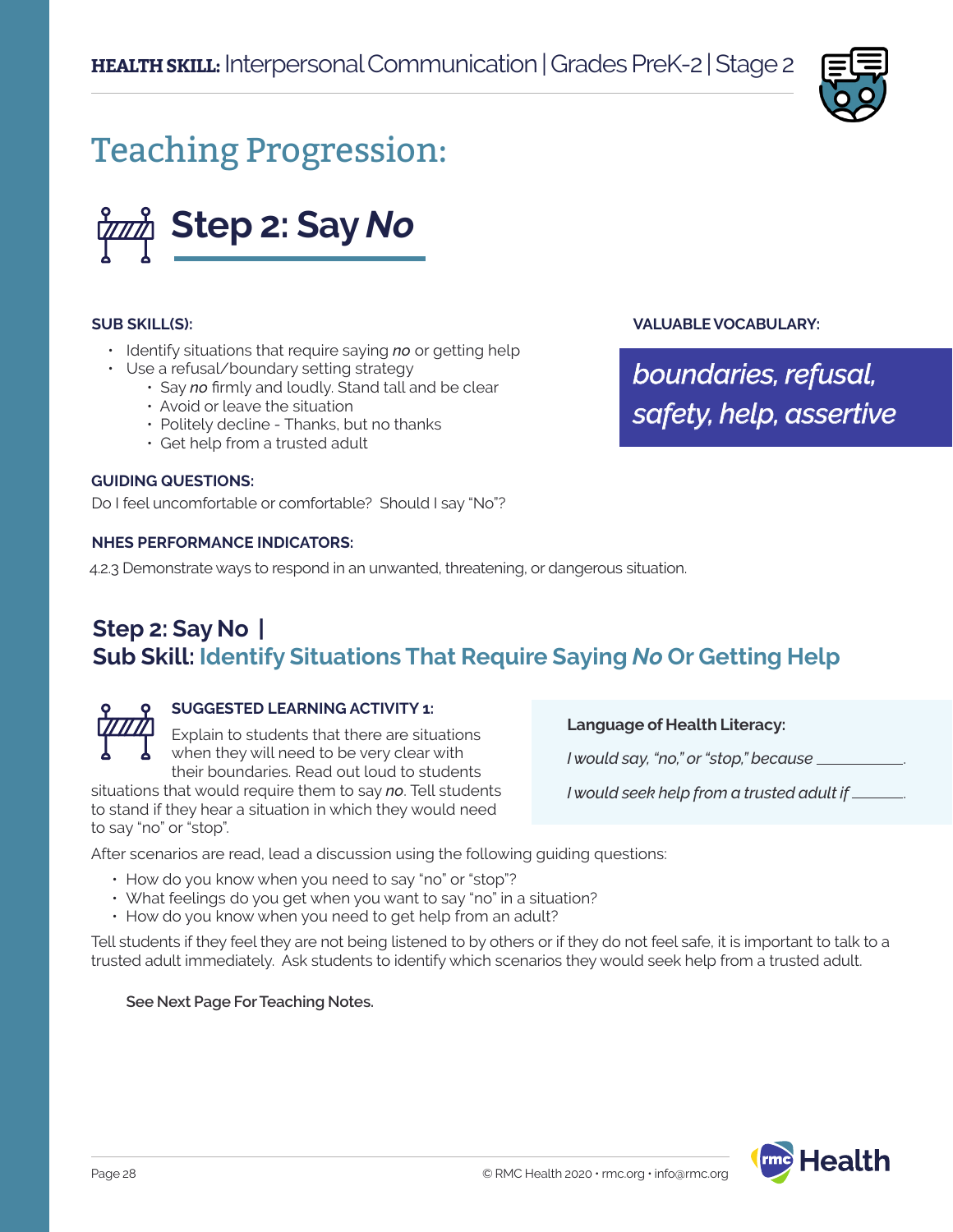

### Teaching Progression: **Step 2 | Say** *No* **(Cont.)**

#### **TEACHING NOTES:**

- Example Scenarios:
	- You are walking home, and a person pulls their car over. They insist that they should give you a ride and ask you to get in their car.
	- Someone is touching you inappropriately.
	- Someone pushes you down and your elbow is bleeding.
- Remind students that when they are effectively communicating with others they should stand tall, use a clear voice, and make eye contact with the person they are speaking to. For more detailed lessons on effective communication strategies, see *Stage 1: Communication Techniques*.
- Keep in mind that some students may be triggered by this task. Offer personal conversations or drawing options as deemed appropriate for your classroom and the students in need of additional supports.



See *Access Valid & Reliable Resources* for guidance on supporting students on locating trusted adults.



See *Advocacy for Self & Others* for guidance on supporting students asking for help.

# **Step 2: Say No | Sub Skill: Say** *No* **Clearly And Assertively**



### **SUGGESTED LEARNING ACTIVITY 1:**

Explain to students that they should be comfortable saying *no* to adults and friends. Remind students that they are in control

of their bodies and their possessions, and they have the right to say *no* if they do not want to be touched or share their belongings. Tell students that they will practice saying *no* to friends in a clear way to express their needs. Have students walk around the room and ask students for high fives or hugs. Tell each student that they need to practice saying *no* clearly and assertively using the *Language of Health Literacy.* 

**Language of Health Literacy:**

*No thank you, I don't want to* 

*No, I will not* . *Leave me alone.*

**Stop** right now.

*No, you can not . That makes me feel unsafe.*

When students finish, tell them that saying *no* is not mean or a way to punish their friends. It is a way to keep your boundaries, feel safe, and express yourself. Encourage them to say *no* when they feel uncomfortable, afraid, or sad.